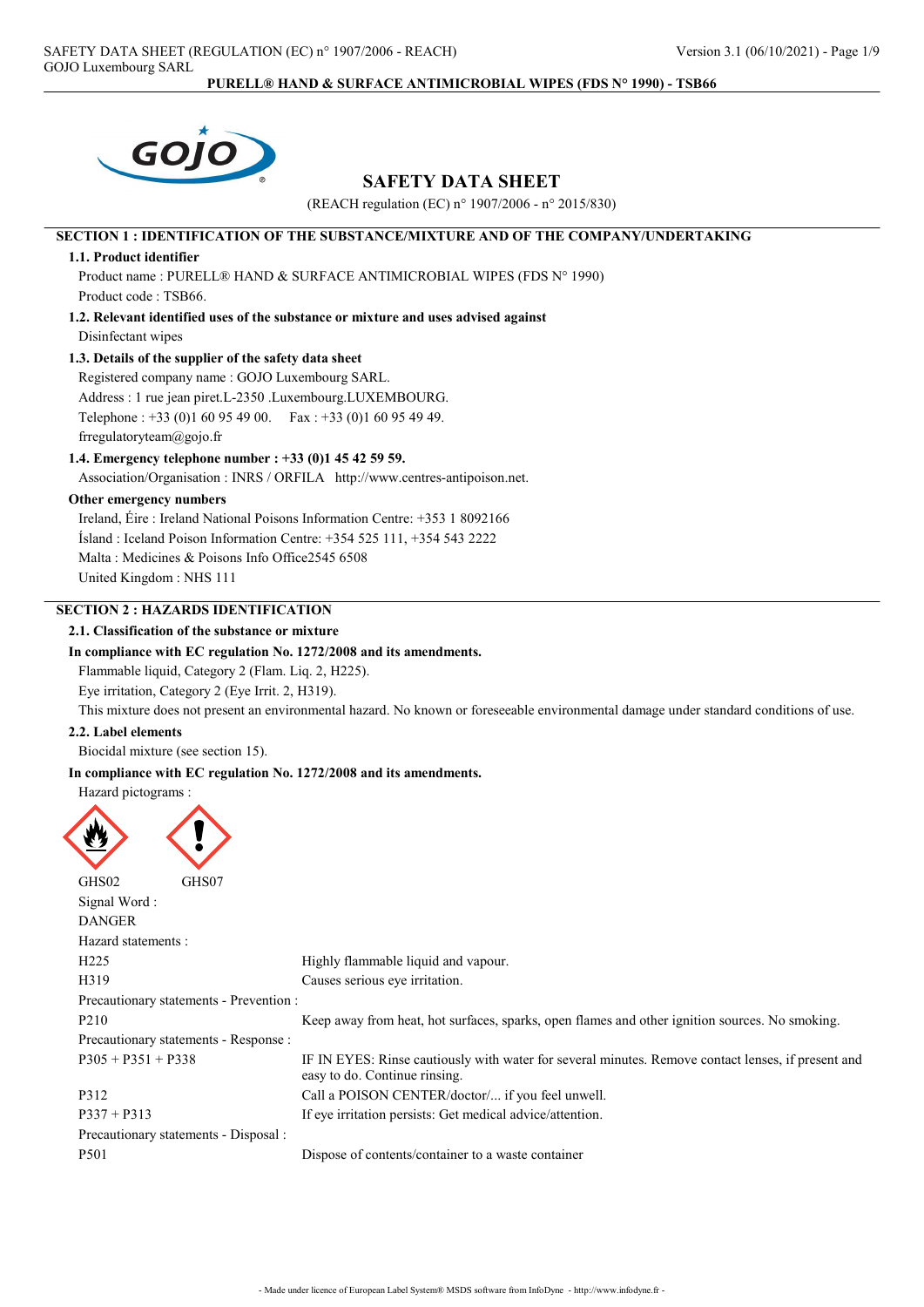#### 2.3. Other hazards

The mixture does not contain substances classified as 'Substances of Very High Concern' (SVHC)  $>0.1\%$  published by the European CHemicals Agency (ECHA) under article 57 of REACH: http://echa.europa.eu/fr/candidate-list-table

The mixture fulfils neither the PBT nor the vPvB criteria for mixtures in accordance with annexe XIII of the REACH regulations EC 1907/2006.

### SECTION 3 : COMPOSITION/INFORMATION ON INGREDIENTS

## 3.2. Mixtures

#### Composition :

| composition :           |                    |                                                                                                                                                                                                                                                                                                                                                                                                                                                                                                                                                                                                                                                                                                                                                                                                                                                                                                                                     |                              |
|-------------------------|--------------------|-------------------------------------------------------------------------------------------------------------------------------------------------------------------------------------------------------------------------------------------------------------------------------------------------------------------------------------------------------------------------------------------------------------------------------------------------------------------------------------------------------------------------------------------------------------------------------------------------------------------------------------------------------------------------------------------------------------------------------------------------------------------------------------------------------------------------------------------------------------------------------------------------------------------------------------|------------------------------|
| Identification          | (EC) 1272/2008     | Note                                                                                                                                                                                                                                                                                                                                                                                                                                                                                                                                                                                                                                                                                                                                                                                                                                                                                                                                | $^{0}/_{0}$                  |
| CAS: 64-17-5            | GHS07, GHS02       | $[1] % \includegraphics[width=0.9\columnwidth]{figures/fig_1a} \caption{The image shows the number of times of the estimators in the right, the number of times of the right, the number of times of the right, the number of times of the right, the number of times of the right, the number of times of the right, the number of times of the right, the number of times of the right, the number of times of the right, the number of times of the right, the number of times of the right, the number of times of the right, the number of times of the right, the number of times of the right, the number of times of the right, the number of times of the right, the number of times of the right, the number of times of the right, the number of times of the right, the number of times of the right, the number of times of the right, the number of times of the right, the number of times of the right, the number$ | $50 \le x \frac{9}{6} < 100$ |
| EC: 200-578-6           | Dgr                |                                                                                                                                                                                                                                                                                                                                                                                                                                                                                                                                                                                                                                                                                                                                                                                                                                                                                                                                     |                              |
| REACH: 01-2119457610-43 | Flam. Liq. 2, H225 |                                                                                                                                                                                                                                                                                                                                                                                                                                                                                                                                                                                                                                                                                                                                                                                                                                                                                                                                     |                              |
|                         | Eye Irrit. 2, H319 |                                                                                                                                                                                                                                                                                                                                                                                                                                                                                                                                                                                                                                                                                                                                                                                                                                                                                                                                     |                              |
| ETHANOL                 |                    |                                                                                                                                                                                                                                                                                                                                                                                                                                                                                                                                                                                                                                                                                                                                                                                                                                                                                                                                     |                              |
| INDEX: 603-117-00-0     | GHS02, GHS07       | $[1]$                                                                                                                                                                                                                                                                                                                                                                                                                                                                                                                                                                                                                                                                                                                                                                                                                                                                                                                               | $2.5 \le x \% \le 10$        |
| CAS: 67-63-0            | Dgr                |                                                                                                                                                                                                                                                                                                                                                                                                                                                                                                                                                                                                                                                                                                                                                                                                                                                                                                                                     |                              |
| EC: 200-661-7           | Flam. Liq. 2, H225 |                                                                                                                                                                                                                                                                                                                                                                                                                                                                                                                                                                                                                                                                                                                                                                                                                                                                                                                                     |                              |
| REACH: 01-2119457558-25 | Eye Irrit. 2, H319 |                                                                                                                                                                                                                                                                                                                                                                                                                                                                                                                                                                                                                                                                                                                                                                                                                                                                                                                                     |                              |
|                         | STOT SE 3, H336    |                                                                                                                                                                                                                                                                                                                                                                                                                                                                                                                                                                                                                                                                                                                                                                                                                                                                                                                                     |                              |
| PROPAN-2-OL             |                    |                                                                                                                                                                                                                                                                                                                                                                                                                                                                                                                                                                                                                                                                                                                                                                                                                                                                                                                                     |                              |

(Full text of H-phrases: see section 16)

#### Information on ingredients :

[1] Substance for which maximum workplace exposure limits are available.

### SECTION 4 : FIRST AID MEASURES

As a general rule, in case of doubt or if symptoms persist, always call a doctor.

NEVER induce swallowing by an unconscious person.

#### 4.1. Description of first aid measures

#### In the event of splashes or contact with eyes :

Wash thoroughly with fresh, clean water for 15 minutes holding the eyelids open. If there is any redness, pain or visual impairment, consult an ophthalmologist.

#### In the event of swallowing :

Seek medical attention, showing the label.

#### 4.2. Most important symptoms and effects, both acute and delayed

No data available.

# 4.3. Indication of any immediate medical attention and special treatment needed

No data available.

# SECTION 5 : FIREFIGHTING MEASURES

#### Flammable.

Chemical powders, carbon dioxide and other extinguishing gas are suitable for small fires.

#### 5.1. Extinguishing media

Keep packages near the fire cool, to prevent pressurised containers from bursting.

### Suitable methods of extinction

In the event of a fire, use :

- carbon dioxide (CO2)

- powder
- foam
- dry sand

Prevent the effluent of fire-fighting measures from entering drains or waterways.

#### Unsuitable methods of extinction

In the event of a fire, do not use :

- water jet

### 5.2. Special hazards arising from the substance or mixture

A fire will often produce a thick black smoke. Exposure to decomposition products may be hazardous to health. Do not breathe in smoke.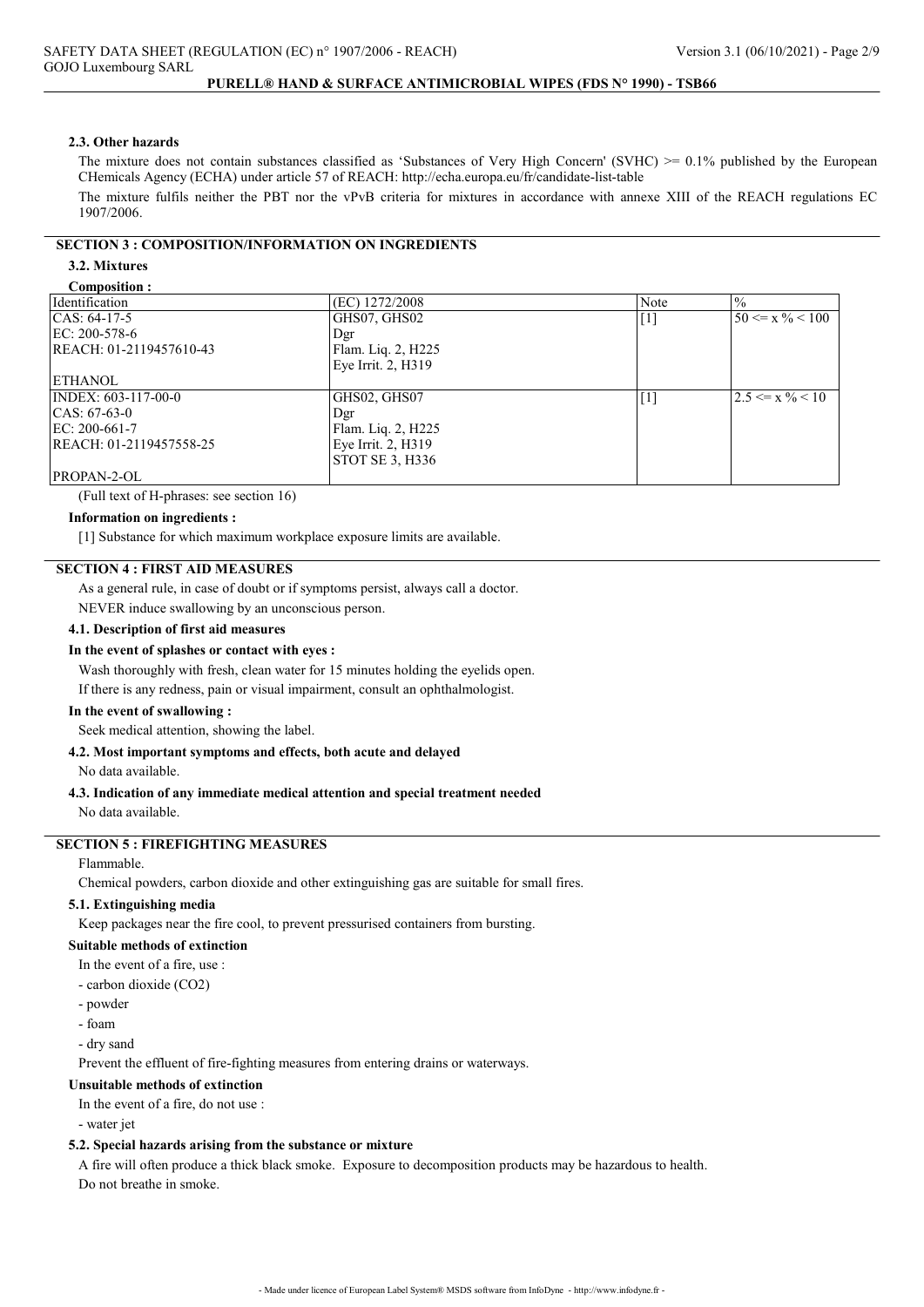In the event of a fire, the following may be formed :

- carbon monoxide (CO)

- carbon dioxide (CO2)

### 5.3. Advice for firefighters

Fire-fighting personnel are to be equipped with autonomous insulating breathing apparatus.

### SECTION 6 : ACCIDENTAL RELEASE MEASURES

#### 6.1. Personal precautions, protective equipment and emergency procedures

Consult the safety measures listed under headings 7 and 8.

### For first aid worker

First aid workers will be equipped with suitable personal protective equipment (See section 8).

#### 6.2. Environmental precautions

Contain and control the leaks or spills with non-combustible absorbent materials such as sand, earth, vermiculite, diatomaceous earth in drums for waste disposal.

Prevent any material from entering drains or waterways.

### 6.3. Methods and material for containment and cleaning up

Clean preferably with a detergent, do not use solvents.

### 6.4. Reference to other sections

No data available.

## SECTION 7 : HANDLING AND STORAGE

Requirements relating to storage premises apply to all facilities where the mixture is handled.

#### 7.1. Precautions for safe handling

Remove and wash contaminated clothing before re-using.

### Fire prevention :

Handle in well-ventilated areas.

Prevent the formation of flammable or explosive concentrations in air and avoid vapor concentrations higher than the occupational exposure **limits** 

Prevent the accumulation of electrostatic charges with connections to earth.

The mixture can become electrostatically charged: always ground when decanting. Wear antistatic shoes and clothing and make floors of non-conductive

Use the mixture in premises free of naked flames or other sources of ignition and ensure that electrical equipment is suitably protected.

Keep packages tightly closed and away from sources of heat, sparks and naked flames.

Do not use tools which may produce sparks. Do not smoke.

Prevent access by unauthorised personnel.

### Recommended equipment and procedures :

For personal protection, see section 8.

Observe precautions stated on label and also industrial safety regulations.

Avoid eye contact with this mixture.

#### Prohibited equipment and procedures :

No smoking, eating or drinking in areas where the mixture is used.

### 7.2. Conditions for safe storage, including any incompatibilities

No data available.

### Storage

Keep the container tightly closed in a dry, well-ventilated place.

Keep away from all sources of ignition - do not smoke.

Keep well away from all sources of ignition, heat and direct sunlight.

Avoid accumulation of electrostatic charges.

### Packaging

Always keep in packaging made of an identical material to the original.

#### 7.3. Specific end use(s)

No data available.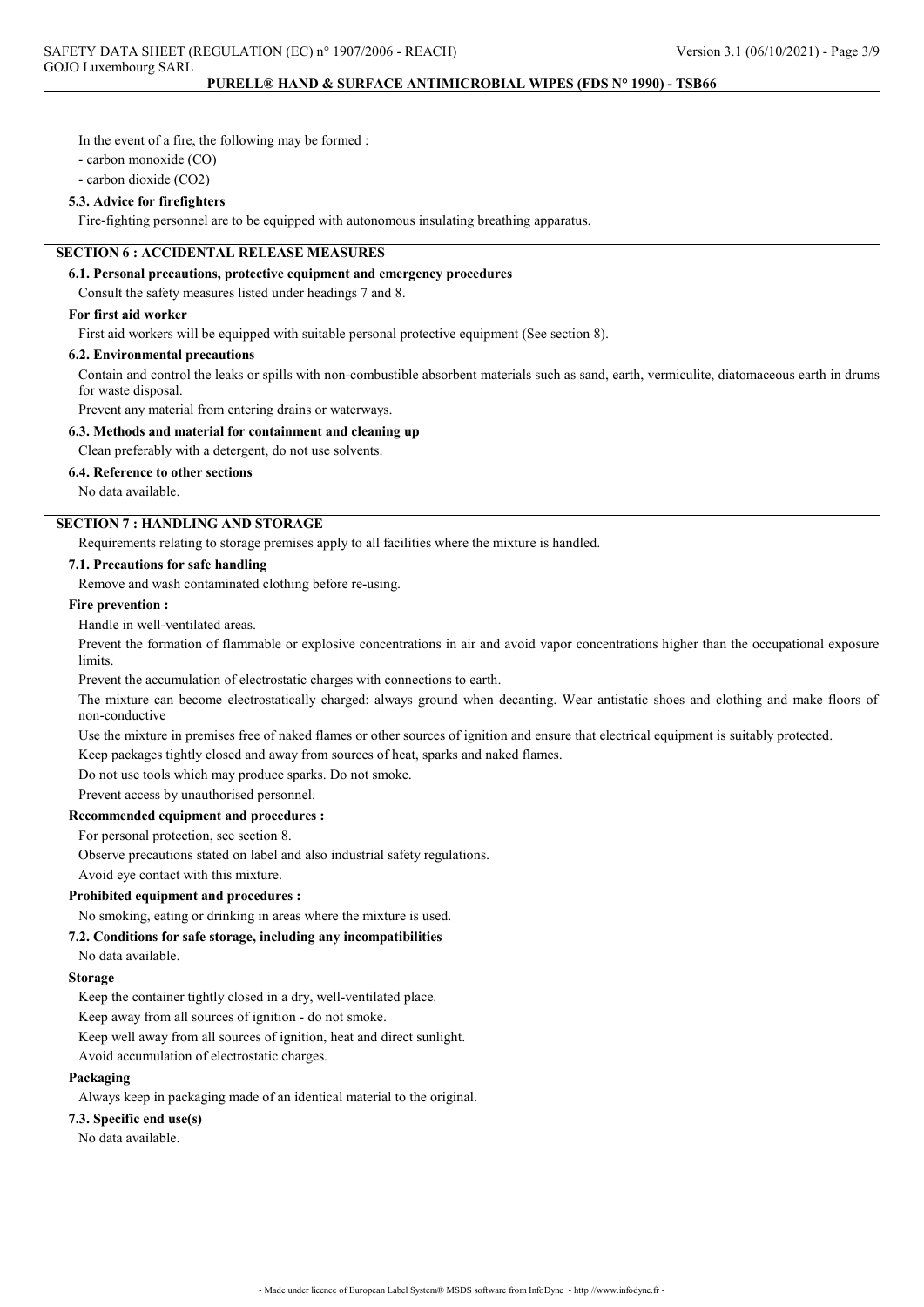## SECTION 8 : EXPOSURE CONTROLS/PERSONAL PROTECTION

## 8.1. Control parameters

## Occupational exposure limits :

|                             | - ACGIH TLV (American Conference of Governmental Industrial Hygienists, Threshold Limit Values, 2010) : |                          |                               |                       |            |         |
|-----------------------------|---------------------------------------------------------------------------------------------------------|--------------------------|-------------------------------|-----------------------|------------|---------|
| CAS                         | TWA:                                                                                                    | STEL:                    | Ceiling:                      | Definition :          | Criteria:  |         |
| $64 - 17 - 5$               |                                                                                                         | 1000 ppm                 |                               | A3                    |            |         |
| $67 - 63 - 0$               | $200$ ppm                                                                                               | 400 ppm                  |                               | A4; BEI               |            |         |
|                             | - Germany - AGW (BAuA - TRGS 900, 08/08/2019) :                                                         |                          |                               |                       |            |         |
| CAS                         | VME:                                                                                                    | VME:                     | Excess                        | <b>Notes</b>          |            |         |
| $64 - 17 - 5$               |                                                                                                         | $200$ ppm                |                               | 4(II)                 |            |         |
|                             |                                                                                                         | $380$ mg/m <sup>3</sup>  |                               |                       |            |         |
| $67 - 63 - 0$               |                                                                                                         | $\overline{200}$ ppm     |                               | 2(II)                 |            |         |
|                             |                                                                                                         | $500$ mg/m <sup>3</sup>  |                               |                       |            |         |
|                             | - Belgium (Arrêté du 19/11/2020) :                                                                      |                          |                               |                       |            |         |
| CAS                         | TWA:                                                                                                    | STEL:                    | Ceiling:                      | Definition:           | Criteria:  |         |
| $64 - 17 - 5$               | $1000$ ppm                                                                                              |                          |                               |                       |            |         |
|                             | 1907 mg/m <sup>3</sup>                                                                                  |                          |                               |                       |            |         |
| $67 - 63 - 0$               | $200$ ppm                                                                                               | 400 ppm                  |                               |                       |            |         |
|                             | $500$ mg/m <sup>3</sup>                                                                                 | $1000$ mg/m <sup>3</sup> |                               |                       |            |         |
|                             |                                                                                                         |                          |                               |                       |            |         |
| - Denmark (2020) :          |                                                                                                         |                          |                               |                       |            |         |
| Stof                        | <b>TWA</b>                                                                                              | <b>VSTEL</b>             | Loftvaerdi                    | Anm                   |            |         |
| $64 - 17 - 5$               | $1000$ ppm                                                                                              |                          |                               |                       |            |         |
|                             | 1900 mg/m <sup>3</sup>                                                                                  |                          |                               |                       |            |         |
| $67 - 63 - 0$               | 200 ppm                                                                                                 |                          |                               |                       |            |         |
|                             | 490 mg/m <sup>3</sup>                                                                                   |                          |                               |                       |            |         |
|                             | - France (INRS - ED984 / 2020-1546) :                                                                   |                          |                               |                       |            |         |
| CAS                         | VME-ppm:                                                                                                | $VME-mg/m3$ :            | $\overline{\text{VLE-ppm}}$ : | $VLE-mg/m3$ : Notes : |            | TMP No: |
| $64 - 17 - 5$               | 1000                                                                                                    | 1900                     | 5000                          | 9500                  |            | 84      |
| $67 - 63 - 0$               |                                                                                                         |                          | 400                           | 980                   |            | 84      |
|                             | - Finland (HTP-värden 2018):                                                                            |                          |                               |                       |            |         |
| CAS                         | $\overline{\text{TWA}}$ :                                                                               | STEL:                    | Ceiling:                      | Definition:           | Criteria:  |         |
| $64 - 17 - 5$               | $1000$ ppm                                                                                              | 1300 ppm                 |                               |                       |            |         |
|                             | 1900 mg/m <sup>3</sup>                                                                                  | $2500$ mg/m <sup>3</sup> |                               |                       |            |         |
|                             |                                                                                                         |                          |                               |                       |            |         |
|                             | - Spain (Instituto Nacional de Seguridad e Higiene en el Trabajo (INSHT), 2019) :                       |                          |                               |                       |            |         |
| CAS                         | TWA:                                                                                                    | STEL:                    | Ceiling:                      | Definition:           | Criteria : |         |
| $64 - 17 - 5$               |                                                                                                         | 1 ppm                    |                               | S                     |            |         |
|                             |                                                                                                         | $1.91$ mg/m <sup>3</sup> |                               |                       |            |         |
| $67 - 63 - 0$               | 200 ppm                                                                                                 | 400 ppm                  |                               | VLB®. s               |            |         |
|                             | $500$ mg/m <sup>3</sup>                                                                                 | $1 \text{ mg/m}^3$       |                               |                       |            |         |
| - Greece $(90/1999)$ :      |                                                                                                         |                          |                               |                       |            |         |
| $\overline{\text{CAS}}$     | TWA:                                                                                                    | STEL:                    | Ceiling:                      | Definition:           | Criteria : |         |
| $64 - 17 - 5$               |                                                                                                         | 1000 ppm                 |                               |                       |            |         |
|                             |                                                                                                         | 1900 mg/m3               |                               |                       |            |         |
| $67 - 63 - 0$               |                                                                                                         | 400 ppm                  | $500$ ppm                     |                       |            |         |
|                             |                                                                                                         | 980 mg/m3                | $1225$ mgm $/3$               |                       |            |         |
|                             | - Ireland (Code of practice for the Chemical Agents Regulations, 2016):                                 |                          |                               |                       |            |         |
| CAS                         | TWA:                                                                                                    | STEL:                    | Ceiling:                      | Definition :          | Criteria : |         |
| $64 - 17 - 5$               |                                                                                                         | 1000 ppm                 |                               |                       |            |         |
| $67 - 63 - 0$               | $200$ ppm                                                                                               | $400$ ppm                |                               |                       |            |         |
|                             | - Latvia (Regulation No. 325/2007) :                                                                    |                          |                               |                       |            |         |
| CAS                         | TWA:                                                                                                    |                          |                               |                       |            |         |
|                             |                                                                                                         | $\texttt{STEL}:$         | Ceiling:                      | Definition :          | Criteria : |         |
| $64 - 17 - 5$               | $1000 \text{ mg/m}$                                                                                     |                          |                               |                       |            |         |
| $67 - 63 - 0$               | $350 \text{ mg/m}$                                                                                      | $600 \text{ mg/m}$       |                               |                       |            |         |
| - Lithuania (HN 23 :2001) : |                                                                                                         |                          |                               |                       |            |         |
| CAS                         | TWA:                                                                                                    | STEL:                    | Ceiling:                      | Definition :          | Criteria : |         |
| $64-17-5$                   | 500 ppm                                                                                                 | $\overline{1000}$ ppm    |                               |                       |            |         |
|                             | $1000$ mg/m <sup>3</sup>                                                                                | 1900 mg/m <sup>3</sup>   |                               |                       |            |         |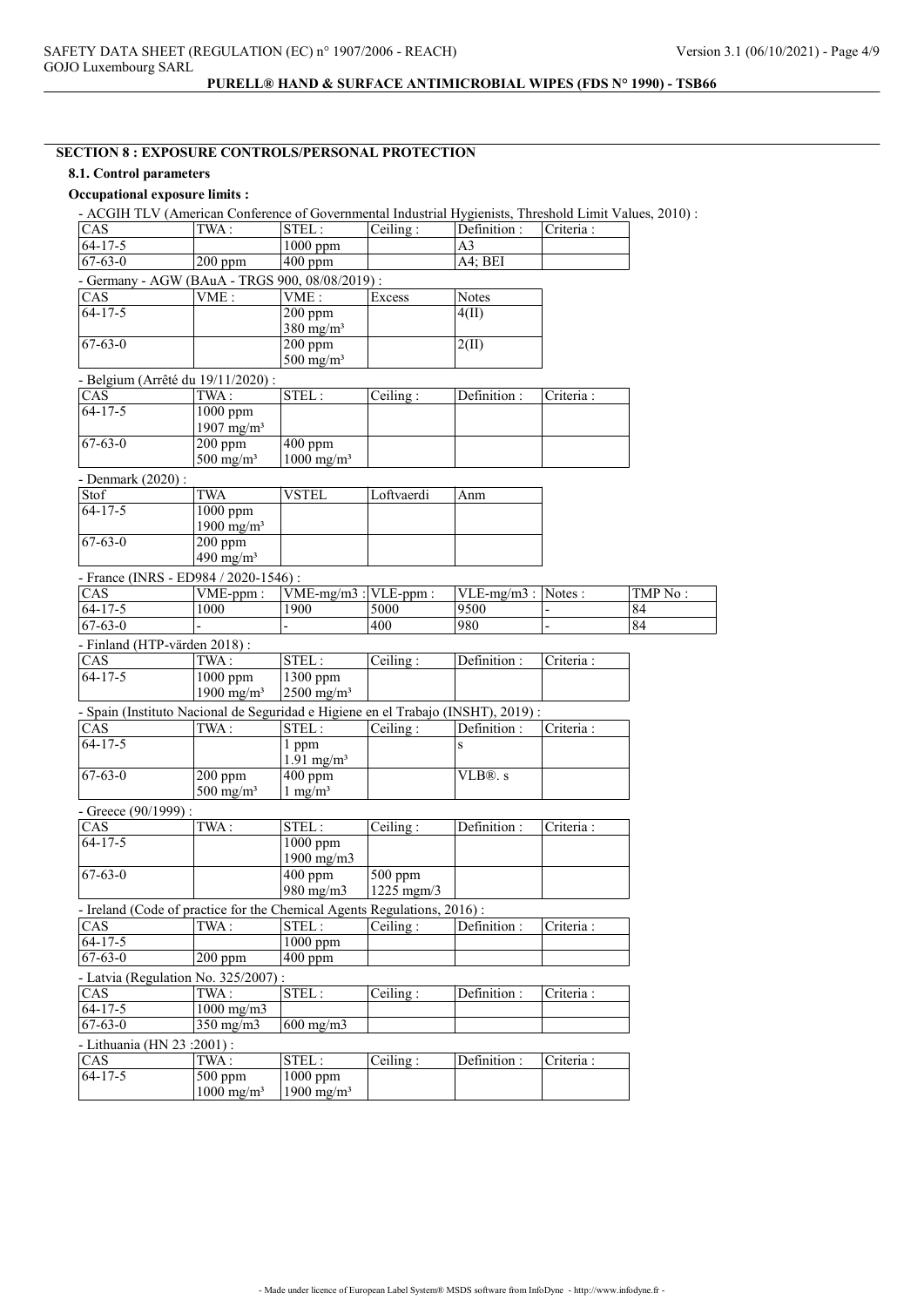| $67 - 63 - 0$                                                                              | 150 ppm                          | 250 ppm                                            |                       |                          |            |
|--------------------------------------------------------------------------------------------|----------------------------------|----------------------------------------------------|-----------------------|--------------------------|------------|
|                                                                                            | $350$ mg/m <sup>3</sup>          | $600$ mg/m <sup>3</sup>                            |                       |                          |            |
| - Norway (Veiledning om administrative normer for forurensning i arbeidsatmosfære, 2019) : |                                  |                                                    |                       |                          |            |
| CAS                                                                                        | TWA:                             | STEL:                                              | Ceiling:              | Definition :             | Criteria : |
| $64 - 17 - 5$                                                                              | 500 ppm<br>950 mg/m <sup>3</sup> |                                                    |                       |                          |            |
| $67 - 63 - 0$                                                                              | $100$ ppm                        |                                                    |                       |                          |            |
|                                                                                            | $245$ mg/m <sup>3</sup>          |                                                    |                       |                          |            |
| - Netherlands / MAC-waarde (10 december 2014) :                                            |                                  |                                                    |                       |                          |            |
| CAS                                                                                        | TWA:                             | STEL:                                              | $\overline{Ceiling}:$ | Definition :             | Criteria : |
| $64 - 17 - 5$                                                                              | $260$ mg/m <sup>3</sup>          | 1900 mg/m <sup>3</sup>                             |                       | Huid                     |            |
| $67 - 63 - 0$                                                                              | $250$ ppm                        |                                                    |                       |                          |            |
| - Poland (Dz. U. z 2018 r. poz. 917, 1000 i 1076) :                                        |                                  |                                                    |                       |                          |            |
| CAS                                                                                        | TWA:                             | STEL:                                              | Ceiling:              | Definition:              | Criteria : |
| $64-17-5$                                                                                  | $\frac{1900 \text{ mg/m}^3}{2}$  |                                                    |                       |                          |            |
| $67 - 63 - 0$                                                                              | $900 \text{ mg/m}^3$             | $1200$ mg/m <sup>3</sup>                           |                       |                          |            |
| - Czech Republic (Regulation No. 361/2007):                                                |                                  |                                                    |                       |                          |            |
| CAS                                                                                        | TWA:                             | STEL:                                              | Ceiling:              | Definition :             | Criteria:  |
| $64 - 17 - 5$                                                                              | $1000$ mg/m <sup>3</sup>         | 3000 mg/m <sup>3</sup>                             |                       | I                        |            |
| $67 - 63 - 0$                                                                              | $500 \text{ mg/m}^3$             | $1000$ mg/m <sup>3</sup>                           |                       | I                        |            |
| - Slovakia (Règlement 300/2007, 471/2011 23/11/2011) :                                     |                                  |                                                    |                       |                          |            |
|                                                                                            | TWA:                             | STEL:                                              | Ceiling:              | Definition :             | Criteria:  |
| CAS<br>$64 - 17 - 5$                                                                       | $500$ ppm                        | $1000$ ppm                                         |                       |                          |            |
|                                                                                            | 960 mg/m $3$                     | $1920$ mg/m <sup>3</sup>                           |                       |                          |            |
| $67 - 63 - 0$                                                                              | 200 ppm                          | $400$ ppm                                          |                       |                          |            |
|                                                                                            | $500$ mg/m <sup>3</sup>          | $1000$ mg/m <sup>3</sup>                           |                       |                          |            |
|                                                                                            |                                  |                                                    |                       |                          |            |
| - Slovenia (Uradni List, 04/06/2015) :                                                     |                                  |                                                    |                       |                          |            |
| CAS                                                                                        | TWA:                             | STEL:                                              | Ceiling:              | Definition :             | Criteria : |
| $64 - 17 - 5$                                                                              |                                  | $1000$ ppm<br>1900 mg/m <sup>3</sup>               |                       | Y                        |            |
| $67 - 63 - 0$                                                                              |                                  | $200$ ppm                                          |                       | Y. BAT                   |            |
|                                                                                            |                                  | $500$ mg/m <sup>3</sup>                            |                       |                          |            |
|                                                                                            |                                  |                                                    |                       |                          |            |
| - Switzerland (SUVAPRO 2019):                                                              |                                  |                                                    |                       |                          |            |
| CAS<br>$64 - 17 - 5$                                                                       | <b>VME</b>                       | <b>VLE</b>                                         |                       | Valeur plafond Notations |            |
|                                                                                            | $500$ ppm                        | $1000$ mg/m <sup>3</sup><br>1920 fc/m <sup>3</sup> |                       |                          |            |
|                                                                                            | 960 mg/m <sup>3</sup>            | $400$ mg/m <sup>3</sup>                            |                       |                          |            |
| $67 - 63 - 0$                                                                              | $\overline{200}$ ppm             | $1000$ fc/m <sup>3</sup>                           |                       |                          |            |
|                                                                                            | $500$ mg/m <sup>3</sup>          |                                                    |                       |                          |            |
| - Sweden (AFS 2018 :1) :                                                                   |                                  |                                                    |                       |                          |            |
| CAS                                                                                        | TWA:                             | STEL:                                              | Ceiling:              | Definition :             | Criteria:  |
| $64 - 17 - 5$                                                                              | 500 ppm                          | 1000 ppm                                           |                       | V                        |            |
|                                                                                            | $1000$ mg/m <sup>3</sup>         | 1900 mg/m $3$                                      |                       |                          |            |
| $67 - 63 - 0$                                                                              | 150 ppm                          | 250 ppm                                            |                       | V                        |            |
|                                                                                            | $350$ mg/m <sup>3</sup>          | $600 \text{ mg/m}^3$                               |                       |                          |            |
| - Romania (Hotarâre 1218/2006) :                                                           |                                  |                                                    |                       |                          |            |
| CAS                                                                                        | TWA:                             | STEL:                                              | Ceiling:              | Definition:              | Criteria:  |
| $64 - 17 - 5$                                                                              | $1000$ ppm                       | $5000$ ppm                                         |                       |                          |            |
|                                                                                            | 1900 mg/m3                       | 9500 mg/m3                                         |                       |                          |            |
| $67 - 63 - 0$                                                                              | 81 ppm                           | 203 ppm                                            |                       |                          |            |
|                                                                                            | $200$ mg/m $3$                   | $500$ mg/m $3$                                     |                       |                          |            |
| - UK / WEL (Workplace exposure limits, EH40/2005, Fourth Edition 2020) :                   |                                  |                                                    |                       |                          |            |
| CAS                                                                                        | TWA:                             | STEL:                                              | Ceiling:              | Definition :             | Criteria : |
| $64-17-5$                                                                                  | 1000 ppm                         |                                                    |                       |                          |            |
|                                                                                            | 1920 mg/m <sup>3</sup>           |                                                    |                       |                          |            |
| $67 - 63 - 0$                                                                              | 400 ppm                          | $\overline{500}$ ppm                               |                       |                          |            |
|                                                                                            | 999 mg/m <sup>3</sup>            | $1250 \text{ mg/m}^3$                              |                       |                          |            |
| - Bulgare                                                                                  |                                  |                                                    |                       |                          |            |
| Identification                                                                             | <b>TWA</b>                       | <b>STEL</b>                                        | Ceiling               | Notations                |            |
| $64 - 17 - 5$                                                                              | $1000$ mg/m $3$                  |                                                    |                       |                          |            |
| $67 - 63 - 0$                                                                              | $980$ mg/m $3$                   | 1225 mg/m3                                         |                       |                          |            |
|                                                                                            |                                  |                                                    |                       |                          |            |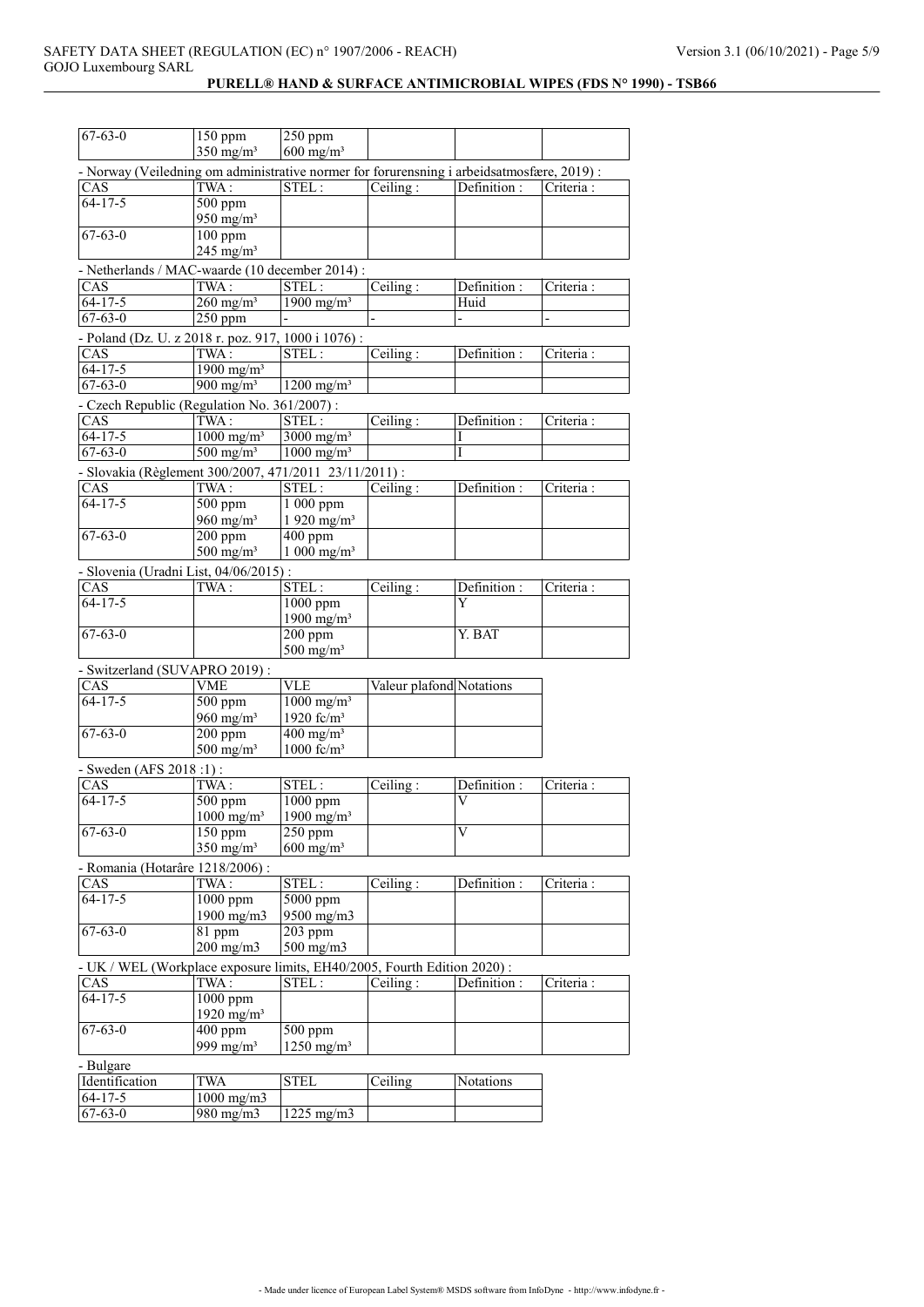| - Estonie        |                        |                        |                           |                  |
|------------------|------------------------|------------------------|---------------------------|------------------|
| Identification   | Piirnorm               | Luhiajalise            | Piirnormi lagi   Markused |                  |
|                  |                        | kokkupuute             |                           |                  |
|                  |                        | piirnorm               |                           |                  |
| $64 - 17 - 5$    | $500$ ppm              | $1000$ ppm             |                           |                  |
|                  | 1000 mg/m3             | 1900 mg/m3             |                           |                  |
| $67 - 63 - 0$    | $150$ ppm              | $250$ ppm              |                           |                  |
|                  | $350$ mg/m $3$         | $600$ mg/m $3$         |                           |                  |
| - Hongrie (2020) |                        |                        |                           |                  |
| Megnevezes       | AK-ertek               | CK-ertek               | MK-ertek                  | Megjegyzesek     |
| $64 - 17 - 5$    | $1900 \text{ mg/m}^3$  | $3800 \text{ mg/m}^3$  |                           |                  |
| $67 - 63 - 0$    | $500 \text{ mg/m}^3$   | $1000 \text{ mg/m}^3$  |                           | b. i             |
| - Croatia        |                        |                        |                           |                  |
| Identification   | <b>TWA</b>             | <b>STEL</b>            | Ceiling                   | <b>Notations</b> |
| $64 - 17 - 5$    | 1000 ppm               |                        |                           | F                |
|                  | 1900 mg/m <sup>3</sup> |                        |                           |                  |
| $67 - 63 - 0$    | $400$ ppm              | 500 ppm                |                           | F.Xi             |
|                  | 999 mg/m <sup>3</sup>  | 1250 mg/m <sup>3</sup> |                           |                  |

## 8.2. Exposure controls

### Personal protection measures, such as personal protective equipment

Use personal protective equipment that is clean and has been properly maintained.

Store personal protective equipment in a clean place, away from the work area.

Never eat, drink or smoke during use. Remove and wash contaminated clothing before re-using. Ensure that there is adequate ventilation, especially in confined areas.

### - Eye / face protection

Avoid contact with eyes.

Prescription glasses are not considered as protection.

Individuals wearing contact lenses should wear prescription glasses during work where they may be exposed to irritant vapours.

Provide eyewash stations in facilities where the product is handled constantly.

### - Body protection

Work clothing worn by personnel shall be laundered regularly.

# SECTION 9 : PHYSICAL AND CHEMICAL PROPERTIES

# 9.1. Information on basic physical and chemical properties

| <b>General information:</b>                                   |                  |
|---------------------------------------------------------------|------------------|
| Physical state:                                               | Fluid liquid.    |
| Color:                                                        | colourless       |
| Odour:                                                        | alcoholic        |
| <b>Important health, safety and environmental information</b> |                  |
| pH:                                                           | $8.25 + (-0.75)$ |
|                                                               | Slightly basic.  |
| Boiling point/boiling range :                                 | $>$ 35°C         |
| Flash Point:                                                  | $22.10 °C$ .     |
| Vapour pressure $(50^{\circ}$ C) :                            | Not relevant.    |
| Density:                                                      | $0.854 - 0.874$  |
| Water solubility:                                             | Dilutable.       |
| 9.2. Other information                                        |                  |

No data available.

### SECTION 10 : STABILITY AND REACTIVITY

### 10.1. Reactivity

No data available.

#### 10.2. Chemical stability

This mixture is stable under the recommended handling and storage conditions in section 7.

### 10.3. Possibility of hazardous reactions

No data available.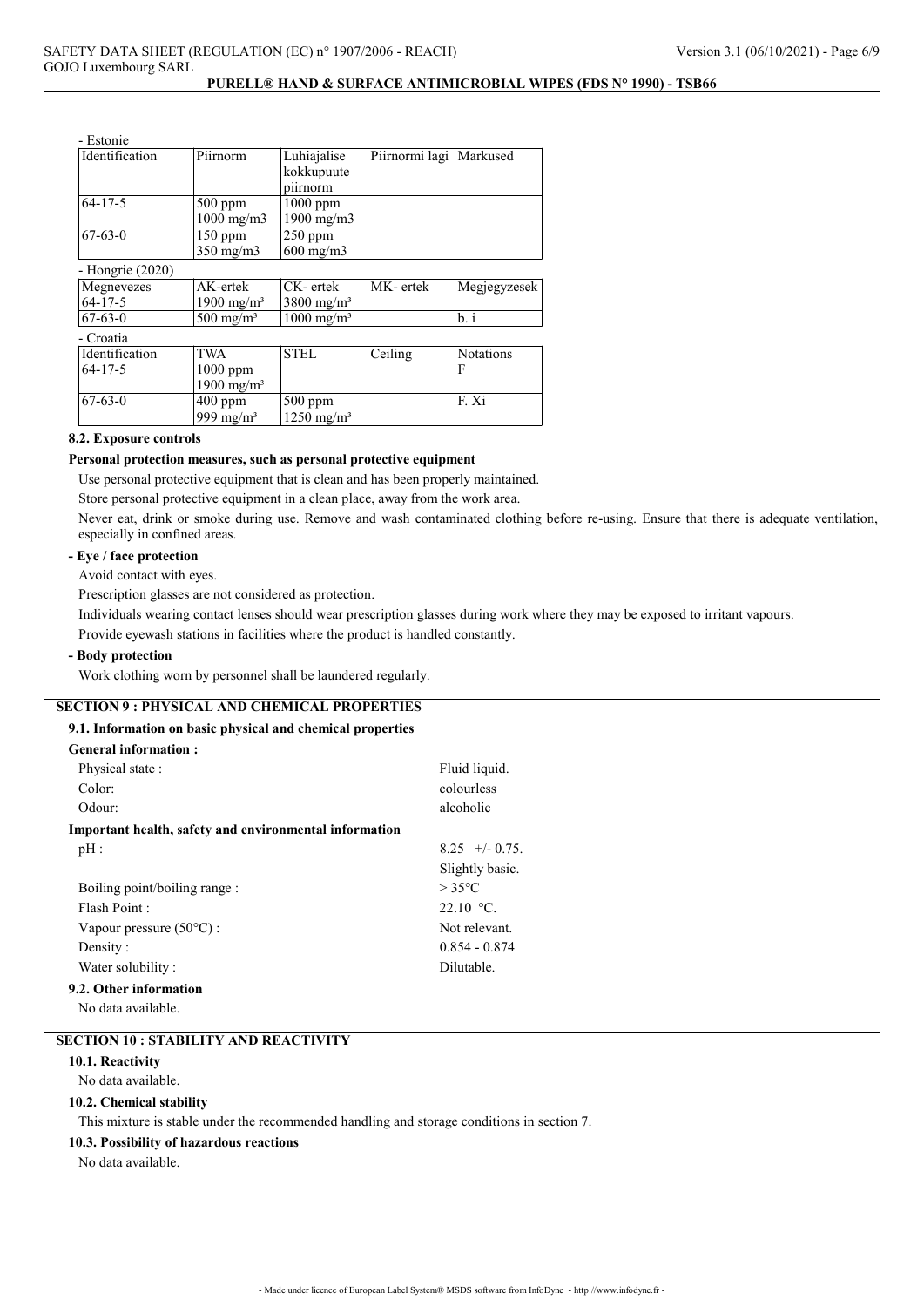#### 10.4. Conditions to avoid

Any apparatus likely to produce a flame or to have a metallic surface at high temperature (burners, electric arcs, furnaces etc.) must not be allowed on the premises.

Avoid :

- accumulation of electrostatic charges.

- heating
- heat

- flames and hot surfaces

#### 10.5. Incompatible materials

No data available.

#### 10.6. Hazardous decomposition products

The thermal decomposition may release/form :

- carbon monoxide (CO)

- carbon dioxide (CO2)

## SECTION 11 : TOXICOLOGICAL INFORMATION

### 11.1. Information on toxicological effects

May have reversible effects on the eyes, such as eye irritation which is totally reversible by the end of observation at 21 days.

#### 11.1.1. Substances

No toxicological data available for the substances.

## 11.1.2. Mixture

No toxicological data available for the mixture.

#### SECTION 12 : ECOLOGICAL INFORMATION

#### 12.1. Toxicity

### 12.1.2. Mixtures

No aquatic toxicity data available for the mixture.

#### 12.2. Persistence and degradability

No data available.

### 12.3. Bioaccumulative potential

No data available.

#### 12.4. Mobility in soil

No data available.

### 12.5. Results of PBT and vPvB assessment

No data available.

### 12.6. Other adverse effects

No data available.

## SECTION 13 : DISPOSAL CONSIDERATIONS

Proper waste management of the mixture and/or its container must be determined in accordance with Directive 2008/98/EC.

#### 13.1. Waste treatment methods

Do not pour into drains or waterways.

#### Waste :

Waste management is carried out without endangering human health, without harming the environment and, in particular without risk to water, air, soil, plants or animals.

Recycle or dispose of waste in compliance with current legislation, preferably via a certified collector or company.

Do not contaminate the ground or water with waste, do not dispose of waste into the environment.

#### Soiled packaging :

Empty container completely. Keep label(s) on container. Give to a certified disposal contractor.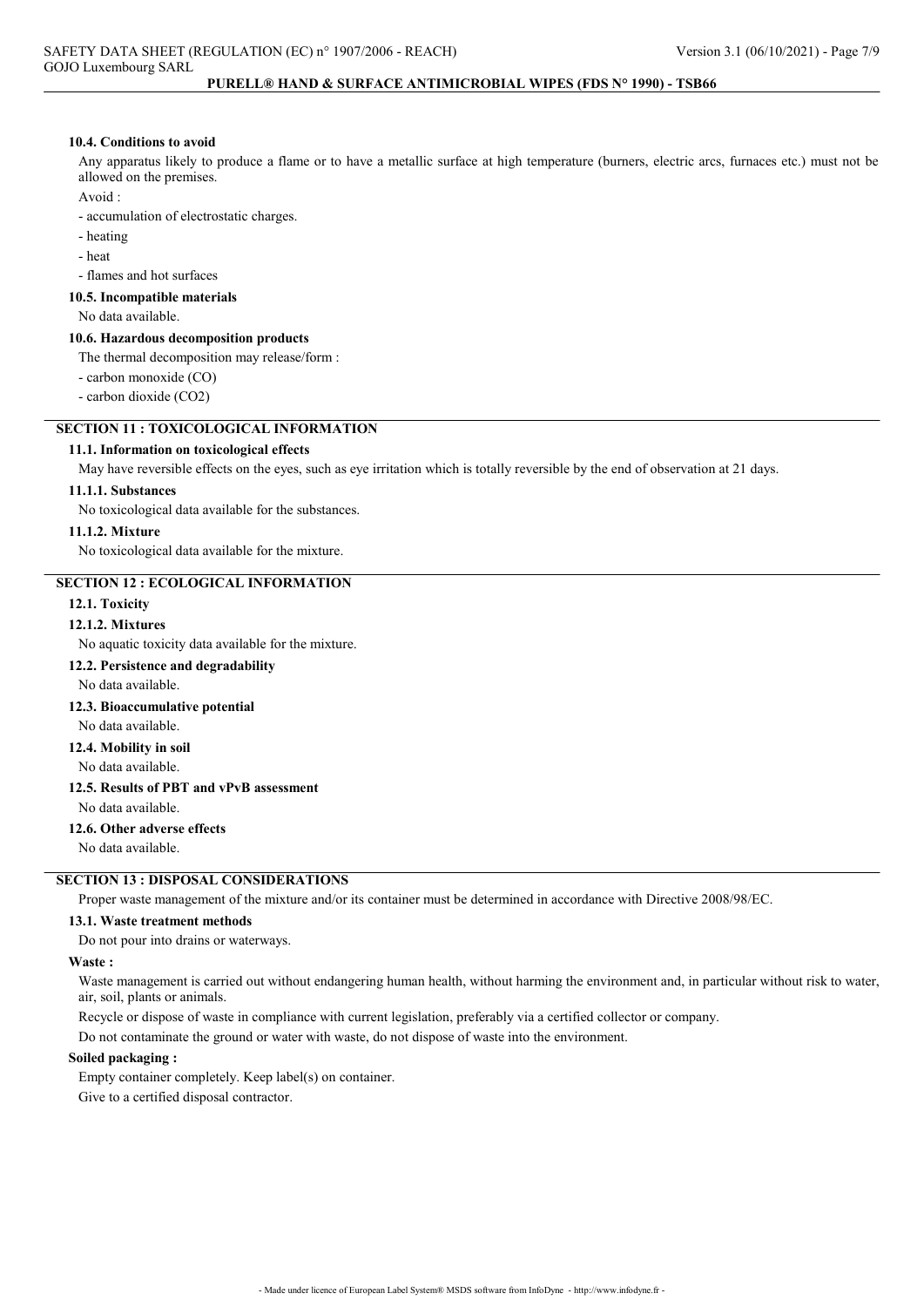### SECTION 14 : TRANSPORT INFORMATION

Transport product in compliance with provisions of the ADR for road, RID for rail, IMDG for sea and ICAO/IATA for air transport (ADR 2019 - IMDG 2018 - ICAO/IATA 2020).

#### 14.1. UN number

3175

#### 14.2. UN proper shipping name

UN3175=SOLIDS or mixtures of solids (such as preparations and wastes) CONTAINING FLAMMABLE LIQUID, N.O.S. having a flash-point up to 60 °C

(ethanol, propan-2-ol)

#### 14.3. Transport hazard class(es)

- Classification :



## 14.4. Packing group

II

-

### 14.5. Environmental hazards

### 14.6. Special precautions for user

| <b>ADR/RID</b> | Class        | Code    | Pack gr.  | Label          | Ident.          | LO      | Provis.         | EO             | Cat.        | Tunnel |
|----------------|--------------|---------|-----------|----------------|-----------------|---------|-----------------|----------------|-------------|--------|
|                | 4.1          | F1      | ΊI        | 4.1            | 40              | kg      | 216 274 601     | E <sub>2</sub> |             | ΙE     |
|                |              |         |           |                |                 |         |                 |                |             |        |
| <b>IMDG</b>    | <b>Class</b> | 2°Label | Pack gr.  | LQ             | <b>EMS</b>      | Provis. | EQ              | Stowage        | Segregation |        |
|                |              |         |           |                |                 |         |                 | Handling       |             |        |
|                | 4.1          |         | П         | $1 \text{ kg}$ | $F-A, S-I$      | 216 274 | E2              | Category B     |             |        |
|                |              |         |           |                |                 |         |                 |                |             |        |
| <b>IATA</b>    | Class        | 2°Label | Pack gr.  | Passager       | Passager        | Cargo   | Cargo           | note           | EO          |        |
|                | 4.1          |         | П         | 445            | $15 \text{ kg}$ | 448     | $50 \text{ kg}$ | A46            | E2          |        |
|                | 4.1          |         | $\rm{II}$ | Y441           | $5$ kg          |         |                 | A46            | E2          |        |

For limited quantities, see part 2.7 of the OACI/IATA and chapter 3.4 of the ADR and IMDG.

For excepted quantities, see part 2.6 of the OACI/IATA and chapter 3.5 of the ADR and IMDG.

# 14.7. Transport in bulk according to Annex II of Marpol and the IBC Code

No data available.

### SECTION 15 : REGULATORY INFORMATION

# 15.1. Safety, health and environmental regulations/legislation specific for the substance or mixture

### - Classification and labelling information included in section 2:

The following regulations have been used:

- EU Regulation No. 1272/2008 amended by EU Regulation No. 2020/1182 (ATP 15)

## - Container information:

No data available.

- Particular provisions :

No data available.

#### - Labelling for biocidal products (Regulation (UE) n° 528/2012) :

| Name     | CAS           | $\frac{0}{6}$ | Product-type    |
|----------|---------------|---------------|-----------------|
| 'ETHANOL | $64 - 17 - 5$ | 660.10 g/kg   | 10 <sub>1</sub> |
|          |               |               | UZ              |
|          |               |               | 04              |

Product-type 1 : Human hygiene.

Product-type 2 : Disinfectants and algaecides not intended for direct application to humans or animals. Product-type 4 : Food and feed area.

#### 15.2. Chemical safety assessment

No data available.